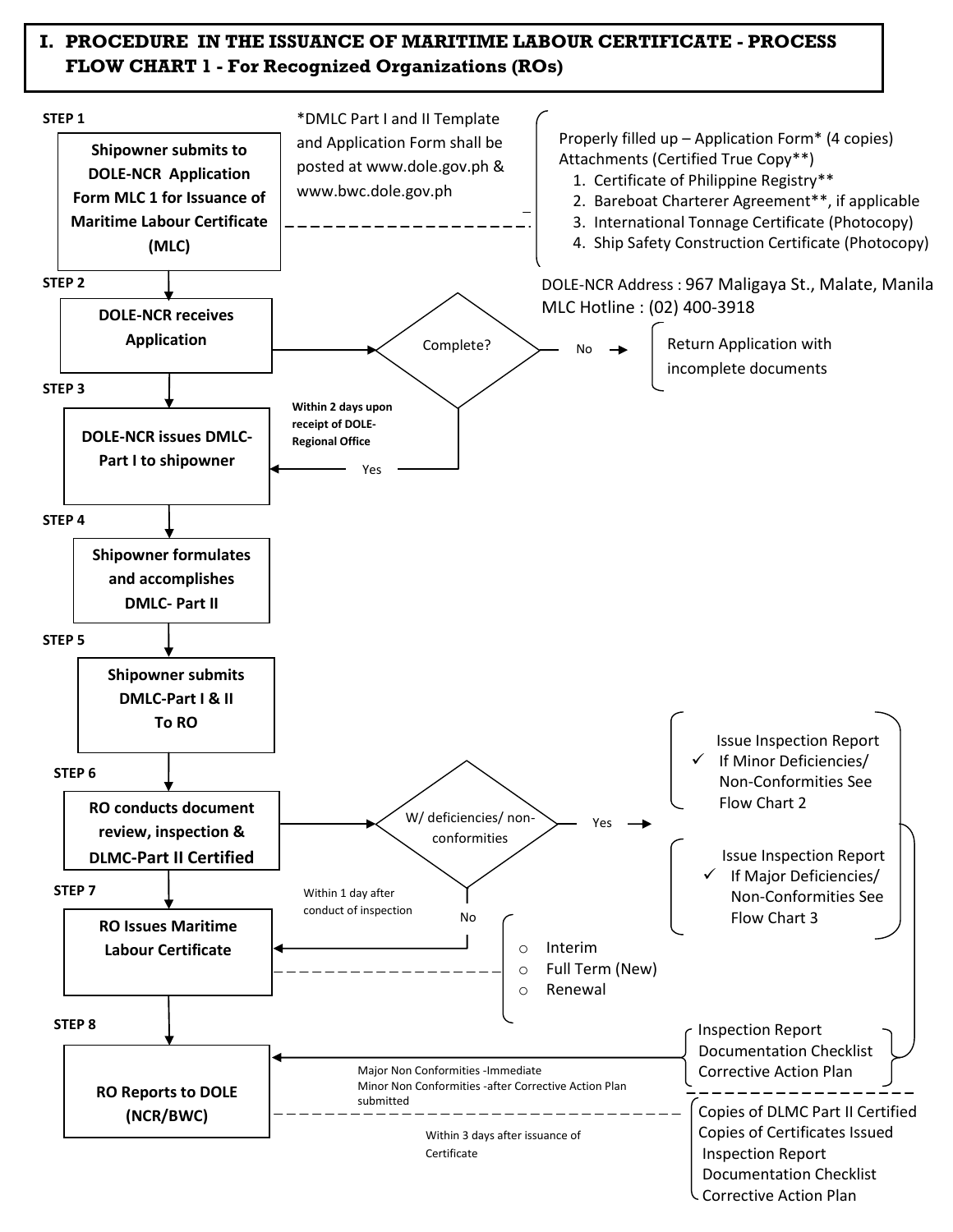## **Flow Chart 2. PROCEDURE FOR HANDLING OF MINOR DEFICIENCIES / NON-CONFORMITIES**